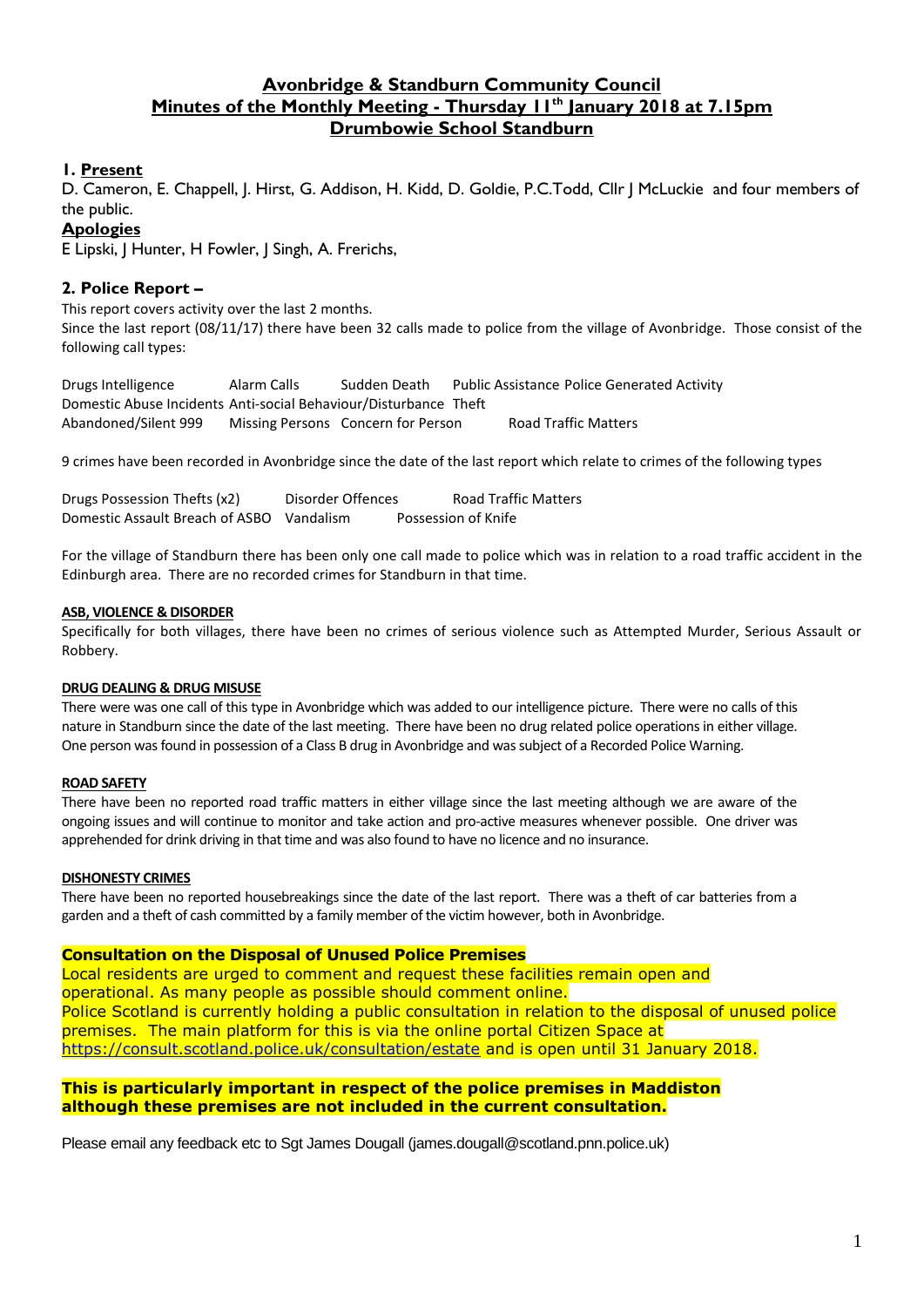## **3. Approval of Minutes from meeting held on Thursday 14th December 2017**

Proposed by HK, seconded by EC.

## **4. Matters Arising from Minutes of Previous Meeting**

 Neighbour Watch report indicates a number of local burglaries so ongoing vigilance is required especially on Blackstone Road.

## **5. Chair's report & Correspondence**

None at present

# **6. Treasurers Report**

# **Current Bank Balances:**

ASCC Account =  $£ 72.75$ Burnhead Moss Wind Farm Fund =  $£3,397.82$ 

DG confirmed thank you letters were received from the schools in respect of the grant for the nativity costumes, Christmas presents and prizes at the Christmas parties.

Grateful thanks were recorded and offered to DG for all her hard work over the last 8 years.

DG confirmed she had handed all the files over to JH. Bank forms are now available for the addition of new signatories to be added.

## **Micro grant applications this month** – None received this month.

It was confirmed as the result of a query at a previous meeting that applications to the Micro Grant fund were restricted to 4 times per years (i.e. quarterly) for any one organisation/individual.

## **7. Planning and Online Update/Report**

2 applications have been received this month:

- 1. Avonside Lodge temporary accommodation.
	- 2. Avonpark, Avonbridge 3 dwelling houses.

An application for housing on land to the NE of Standburn Villa has gone to appeal.

Afton Lodge, Candie application for 2 properties is due to go to committee in 2 weeks.

Wester Greenhill Farm Wind turbine application – withdrawn and re-submitted over the Christmas period. JH to submit an objection on behalf of the ASCC due to the impact of shadow flicker.

DC confirmed the ASCC discussed this issue a year ago, planning prospector companies are carrying out wind turbine applications by stealth and offering no benefit to the community.

This situation needs to be addressed, it is not a new thing and we rely on our Councillors to protect our interests and notify the community.

It was agreed individual turbines should be opposed unless community money is forthcoming and there is no impact on residents in the area.

Link to Falkirk edevelopment site to review planning applications <http://edevelopment.falkirk.gov.uk/online/search.do?action=advanced>

**Broadband update:** No change to the final connection date posted on the scotlandsuperfast website. It is still shown as December 2017. I have discovered that there is an invitation on the site to become a "Community Champion". I have applied already and can supply a link to anyone who would like to apply themselves, especially residents in Standburn. [https://www.scotlandsuperfast.com/where-when/the-programme/community](https://www.scotlandsuperfast.com/where-when/the-programme/community-champions)[champions](https://www.scotlandsuperfast.com/where-when/the-programme/community-champions)

## **ASCC Facebook:**

Details unavailable at present.

## **8. IT & Communications**

EC presented the meeting with a proposal for a web hosting package to provide an email system for ASCC.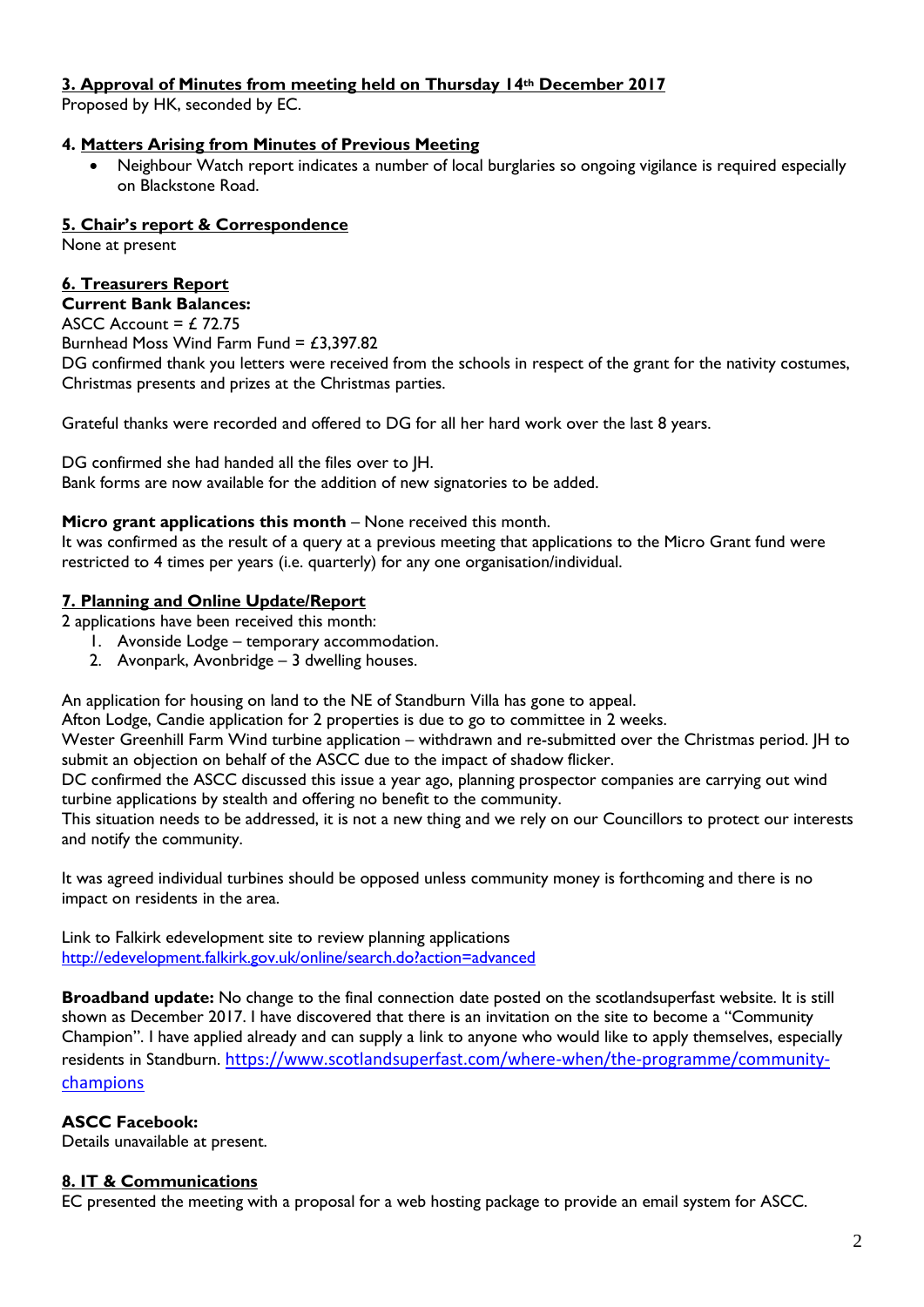All those present approved of the proposal and the executive agreed to take the details read and digest them and respond to EC.

GA thanked EC for his all his hard work and all agreed to respond in 14 days.

Possible website proposals were then discussed and EC confirmed we have web space so when the email system is established we can take matters further.

## **9. Future Planning – Gordon Addison**

GA intimated the need for direction for the ASCC for everyone's benefit. It was discussed the local authority are able to do less and less due to funding restrictions therefore, we as a community must do our best.

- I year plan agreed to continue our existing projects but ASCC members cannot do everything the community needs to come forward and help.
- 4 year plan What we need to do in accordance with the Community Consultation and Outcomes. It is hoped that by Easter we should have aims to create a 4 year plan.

The following question was raised, 'what is the communication mechanism between Foundation Scotland and ASCC? It was confirmed DC & JH are the sub-committee members representing ASCC.

Current project proposals:

- a) Upgrade of the Play parks in Standburn and Avonbridge. This is an initiative already in progress led by Sarah Cameron and Jo Hirst. They are looking for support and are hoping to constitute a group in the near future.
- b) Extension of Core Paths Network to Avonbridge via Standburn initiative by Dave Cameron to create a cycle link to Braes high. A proposal document is in place for discussion, £300K ball park figure for costs. Phased implementation – timescale Summer 2018 first spade in the ground. Standburn to Candie first stage 1.1km  $@$  £140k. There are a number of possible funding partners and DC is now looking to recruit for a constituted group. Various concerns were highlighted regarding the varying surfacing proposals for paths versus partner funding requirements.

Cllr McLuckie indicated his support for the project and agreed to work with DC.

Cllr McLuckie then confirmed the changing rooms were to be removed from Avonbridge Park in the immediate future. Paul Finney in Falkirk Community Trust had agreed to legally transfer the ownership of the park back to Falkirk Council.

Richard Broadley is the team manager Cllr McLuckie will provide contact details.

### **10. Christmas Lights**

Harry Fowlen a resident in Avonbridge has provided a proposal for Christmas lights in Avonbridge and is happy to pursue the proposal. All agreed this was a good idea to support and encouraged Harry to develop the idea. It was agreed we would invite him to the next meeting to discuss. Costs and storage are issues for discussion.

### **11. A.O.C.B**

None

### **12. Date of Next meeting**

Thursday 8th February 2018 in Avonbridge Community Hall, Avonbridge at 7.15pm

#### **Useful Links:-**

#### **Burnhead Moss Windfarm – Grant applications**

<https://www.foundationscotland.org.uk/programmes/burnhead-moss-avonbridge-standburn>

#### **ASCC Facebook page**

www.facebook.com/search/top/?q=avonbridge and standburn community council

#### **Advanced planning searches for planning applications**

<http://edevelopment.falkirk.gov.uk/online/search.do?action=advanced>

## Community Engagement and Reassurance